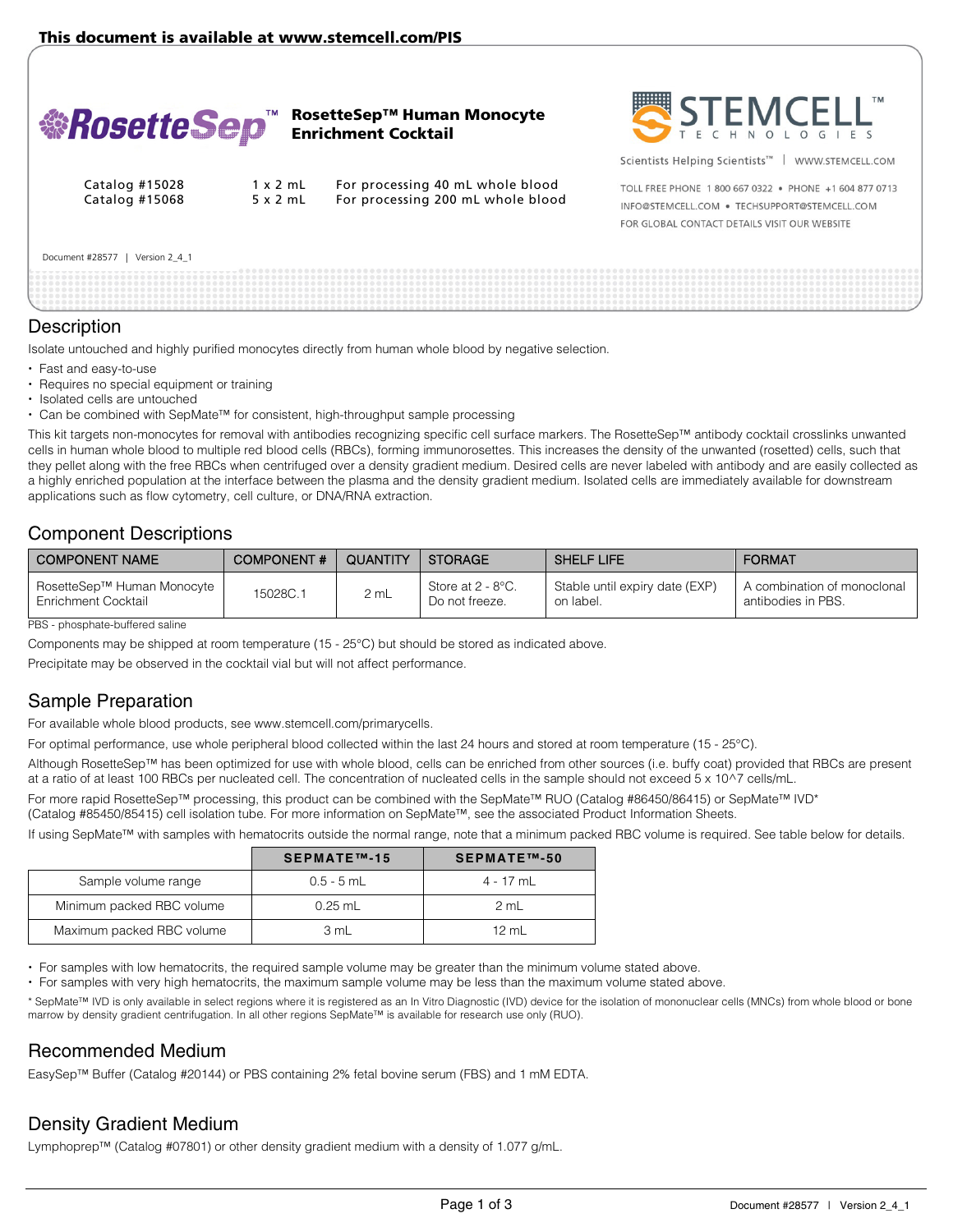

# Directions for Use – RosetteSep™ Protocol

See page 1 for Sample Preparation and Recommended Medium.

Ensure that whole blood sample, recommended medium, density gradient medium, and centrifuge are all at room temperature (15 - 25°C). For more information on the use of the SepMate™-15 or SepMate™-50 tube, refer to the applicable Product Information Sheet.

#### **Table 1. RosetteSep™ Human Monocyte Enrichment Cocktail Protocol**

|                   |                                                                              | <b>ROSETTESEP™</b>                                                                         |                                                                                                                                                                                 |  |
|-------------------|------------------------------------------------------------------------------|--------------------------------------------------------------------------------------------|---------------------------------------------------------------------------------------------------------------------------------------------------------------------------------|--|
| <b>STEP</b>       | <b>INSTRUCTIONS</b>                                                          | <b>Standard Tube</b>                                                                       | SepMate <sup>™</sup> Tube                                                                                                                                                       |  |
|                   | <b>Collect sample.</b>                                                       | Up to 15 mL per tube (see Table 2)                                                         | 0.5 - 17 mL per tube (see Table 2)                                                                                                                                              |  |
| $\overline{2}$    | Add EDTA to sample.                                                          | To a final concentration of 1 mM                                                           | To a final concentration of 1 mM                                                                                                                                                |  |
|                   | Add RosetteSep™ Cocktail to sample.                                          | 50 µL/mL of sample                                                                         | 50 µL/mL of sample                                                                                                                                                              |  |
| 3                 | Mix and incubate.                                                            | RT for 20 minutes                                                                          | RT for 10 minutes                                                                                                                                                               |  |
|                   | Dilute sample with recommended medium<br>and mix gently.                     | Equal volume to sample                                                                     | Equal volume to sample                                                                                                                                                          |  |
| 5                 | Add density gradient medium to required<br>tube.                             | See Table 2 for volumes and tubes                                                          | See Table 2 for volumes and tubes                                                                                                                                               |  |
| 6                 | Add diluted sample to the tube containing<br>the density gradient medium.    | Layer diluted sample on density gradient<br>medium, being careful to minimize their mixing | Pour or pipette diluted sample into tube                                                                                                                                        |  |
| 7                 | Centrifuge.                                                                  | 1200 x g for 20 minutes, <b>brake off</b>                                                  | 1200 x g for 10 minutes, brake on<br>NOTE: For samples > 24 hours old, it may be<br>necessary to centrifuge for an additional 10 minutes.                                       |  |
| 8                 | <b>Collect enriched cells.</b><br>* For platelet removal see footnote below. | Harvest enriched cell layer with a pipette and<br>transfer to a new tube**                 | Pour supernatant into a new standard tube<br>NOTE: Some RBCs may be present on the surface of<br>the SepMate™ insert after centrifugation. This will not<br>affect performance. |  |
| 9                 | Wash enriched cells.                                                         | Top up with recommended medium                                                             | Top up with recommended medium                                                                                                                                                  |  |
| Centrifuge.<br>10 |                                                                              | 300 x g for 10 minutes<br>brake low                                                        | 300 x g for 10 minutes<br>brake low                                                                                                                                             |  |
|                   |                                                                              | Discard supernatant                                                                        | Discard supernatant                                                                                                                                                             |  |
| 11                | Repeat steps as indicated.                                                   | Steps 9 and 10***                                                                          | Steps 9 and 10***                                                                                                                                                               |  |
| 12                | Resuspend cells in recommended medium.                                       | The enriched cells are ready for use.                                                      | The enriched cells are ready for use.                                                                                                                                           |  |

RT - room temperature (15 - 25°C)

\* To minimize platelet contamination, remove and discard the top third of the plasma layer before collecting the cells at the density gradient medium:plasma interface. Platelets may also be removed by including an extra wash after step 10 with centrifugation at 120 x g for 10 minutes at room temperature with no brake.

\*\* Sometimes it is difficult to see the cells at the interface. It is recommended to remove some of the density gradient medium along with the pre-enriched cells in order to ensure complete recovery.

\*\*\* One of the wash steps can be done with Ammonium Chloride Solution (Catalog #07800) prior to flow cytometry analysis or if residual RBCs will interfere with subsequent assays.

#### **Table 2. Recommended Volumes and Tube Sizes**

|                                     | <b>RECOMMENDED</b><br><b>MEDIUM VOLUME</b> |                  | <b>STANDARD TUBE</b>                                      | <b>SEPMATE™ TUBE</b> |                                                            |
|-------------------------------------|--------------------------------------------|------------------|-----------------------------------------------------------|----------------------|------------------------------------------------------------|
| <b>WHOLE BLOOD</b><br><b>VOLUME</b> |                                            | <b>TUBE SIZE</b> | <b>DENSITY</b><br><b>GRADIENT MEDIUM</b><br><b>VOLUME</b> | <b>TUBE SIZE</b>     | <b>DENSITY</b><br><b>GRADIENT MEDIUM</b><br><b>VOLUME*</b> |
| $0.5$ mL                            | $0.5$ mL                                   | 5 mL             | $1.5$ mL                                                  | $15 \text{ mL}$      | $4.5$ mL                                                   |
| 1 mL                                | 1 mL                                       | 5 mL             | $1.5$ mL                                                  | $15 \text{ mL}$      | $4.5$ mL                                                   |
| 2 mL                                | 2 mL                                       | 14 mL            | 3 mL                                                      | $15 \text{ mL}$      | $4.5$ mL                                                   |
| 3 mL                                | 3 mL                                       | 14 mL            | 3 mL                                                      | $15 \text{ mL}$      | $4.5$ mL                                                   |
| 4 mL                                | 4 mL                                       | 14 mL            | 4 mL                                                      | 15 mL / 50 mL        | 4.5 mL** / 15 mL                                           |
| 5 mL                                | 5 mL                                       | 50 mL            | $15$ mL                                                   | 15 mL / 50 mL        | $3.5$ mL $/$ 15 mL                                         |
| $10 \text{ mL}$                     | $10 \text{ mL}$                            | 50 mL            | $15$ mL                                                   | 50 mL                | $15 \text{ mL}$                                            |
| $15 \text{ mL}$                     | $15 \text{ mL}$                            | 50 mL            | $15$ mL                                                   | 50 mL                | $15 \text{ mL}$                                            |
| $17 \text{ mL}$                     | $17 \text{ mL}$                            | $- -$            | $- -$                                                     | 50 mL                | $15 \text{ mL}$                                            |

\* Small bubbles may be present in the density gradient medium after pipetting. This will not affect performance.

\*\* If using a sample size of > 4 - 5 mL in the SepMate™-15 tube, use 3.5 mL of density gradient medium.